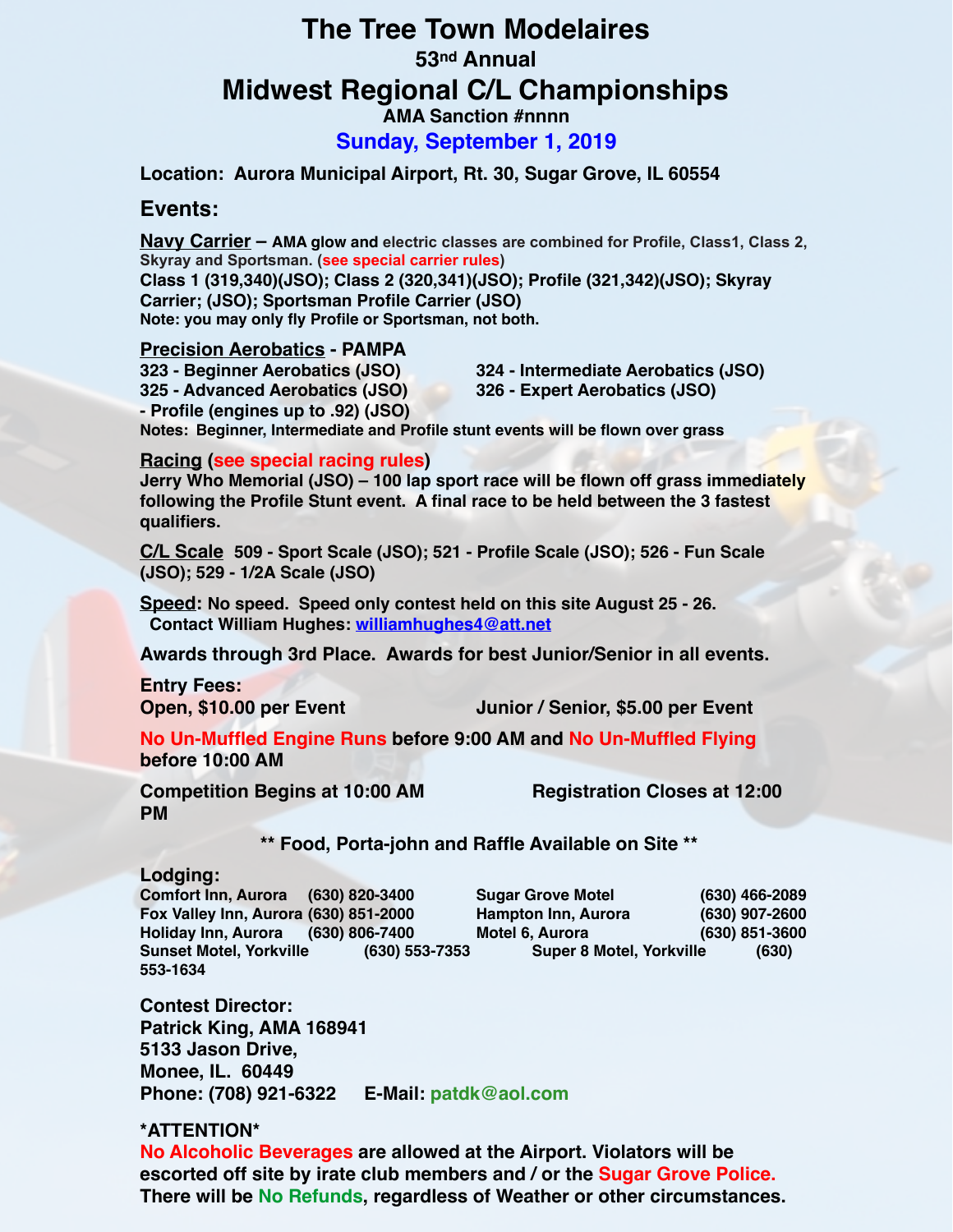The Aurora airport is located on the North side of Hwy 30, approximately ½ mile West of Hwy 47 in the town of Sugar Grove.

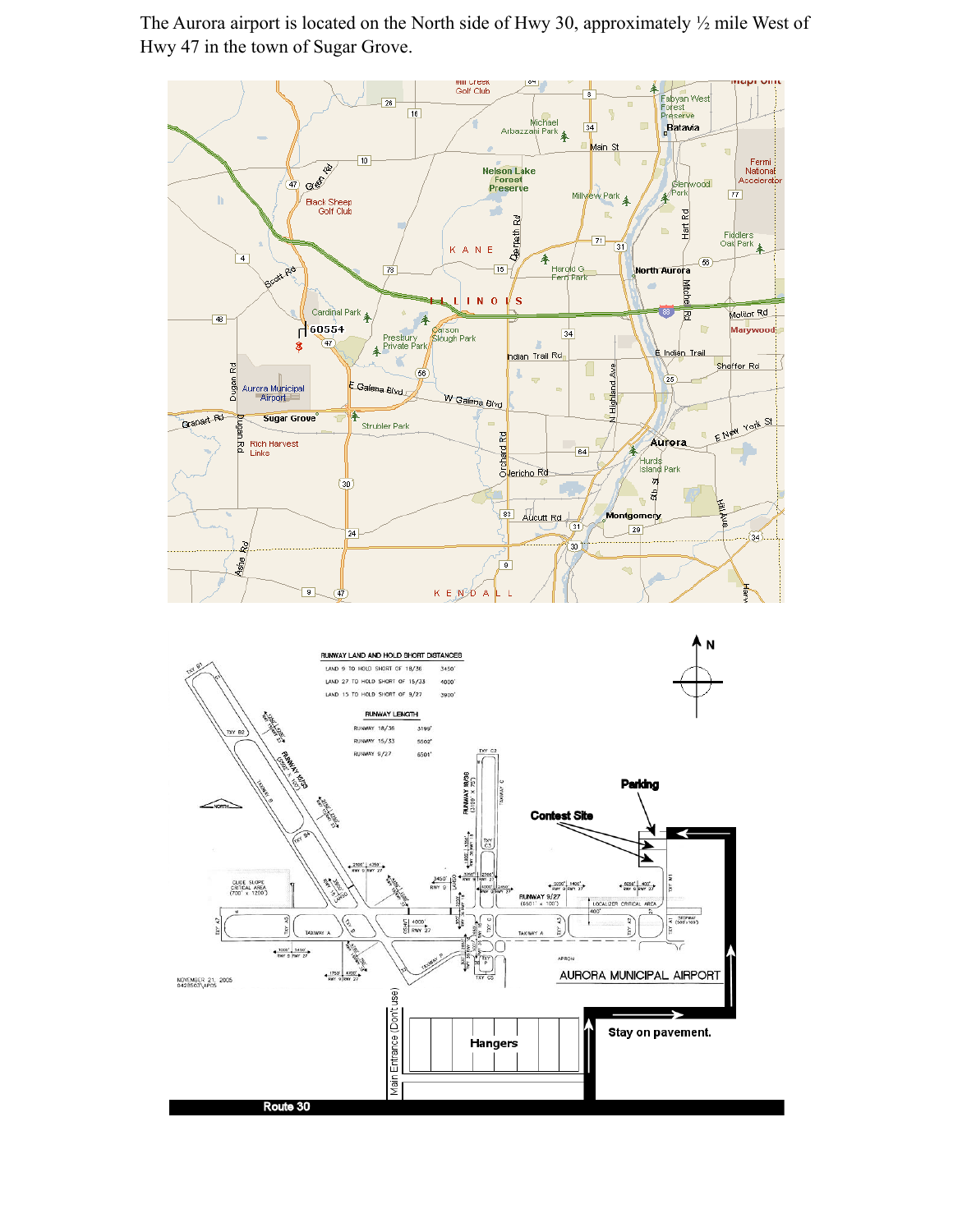#### **Special Rules for the Tree Town Modelaires Midwest Regional Championships:**

## *All appropriate AMA safety rules apply to these events* -

**Sportsman Carrier:** Same rules as Profile Carrier (gas and electric combined). This class is intended for "Sportsman" entrants who do not wish to compete in the "Open" Profile Carrier Class. The event director reserves the right to promote an entrant to the "Open" profile carrier class based on performance. No person may enter both Profile and Sportsman, however Sportsman entrants may also enter Class I, Class II and Skyray events.

## **Skyray Carrier:**

1) SIG Skyray 35 kit or accurate reproduction only. Although construction details may be modified, wing and empennage airfoils and outlines of fuselage and flight surfaces

shall be stock within normal building tolerances.

a. No additional movable flight control surfaces are allowed other than elevator. The chord of the elevator chord may be increased from stock.

b. Two-wheel landing gear is allowed. Tail skid may be modified. Motor mounts (and fuselage front end) may be modified in a reasonable way to accommodate the motors being used, but not for additional streamlining.

c. Either a standard 3-line control system (elevator and throttle) or a 2-line control system (elevator, with throttle controlled by an electrical signal passing through the lines) may be used. Design and location of control system components is open.

d. Repositioning the lead-outs to a location on the wing tip other than where shown on the plan is allowed as long as the lead-outs emerge from the wing tip within the fore-aft limits of the wing. Line sliders are NOT allowed. Stock wing tips may be left off - no further shortening of the wing is allowed.

e. Addition of arresting hook is allowed.

2) Propulsion system may be either piston engine (glow) or electric motor. Maximum displacement for piston engine is .409 cu.in. (muffler optional).

3) Fuel Tank: Suction only, no pressurized systems.

4) Fuel: SIG Champion 10% (supplied at contest).

5) The scoring of the event shall be per the AMA rule book for Profile Carrier with the following exceptions:

a. No scale bonus points will be awarded, however the model should look like a SIG Skyray 35.

b. Maximum high speed score will be limited to 75 mph

6) All other rules are the same as for AMA Profile Carrier and the AMA Electric Profile event, whichever is appropriate.